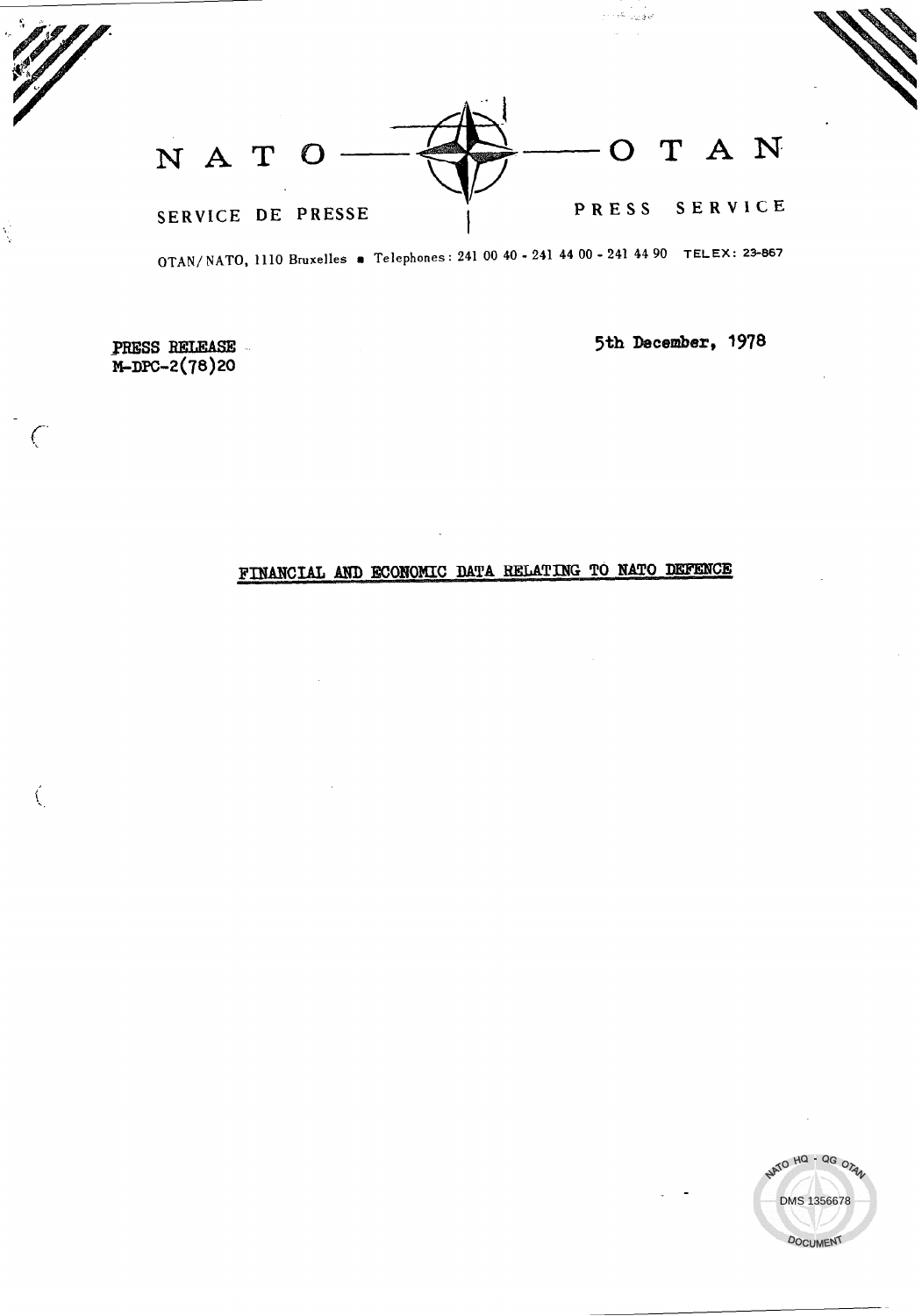### DEFENCE EXPENDITURES OF NATO COUNTRIES

 $-2-$ 

### 1949 - 1978

The figures given in Table I represent payments actually made or to be made during the course of the calendar year. They are based on the NATO definition of defence expenditures. In view of the differences between this and national definitions, the figures shown may diverge considerably from those which are quoted by national authorities or given in national budgets.

The figures relating to the United States and Canada include expenditures for military aid programmes. The figures shown for Ruropean NATO countries do not include the value of end-items received under military aid programmes from the United States and Canada.

 $-2-$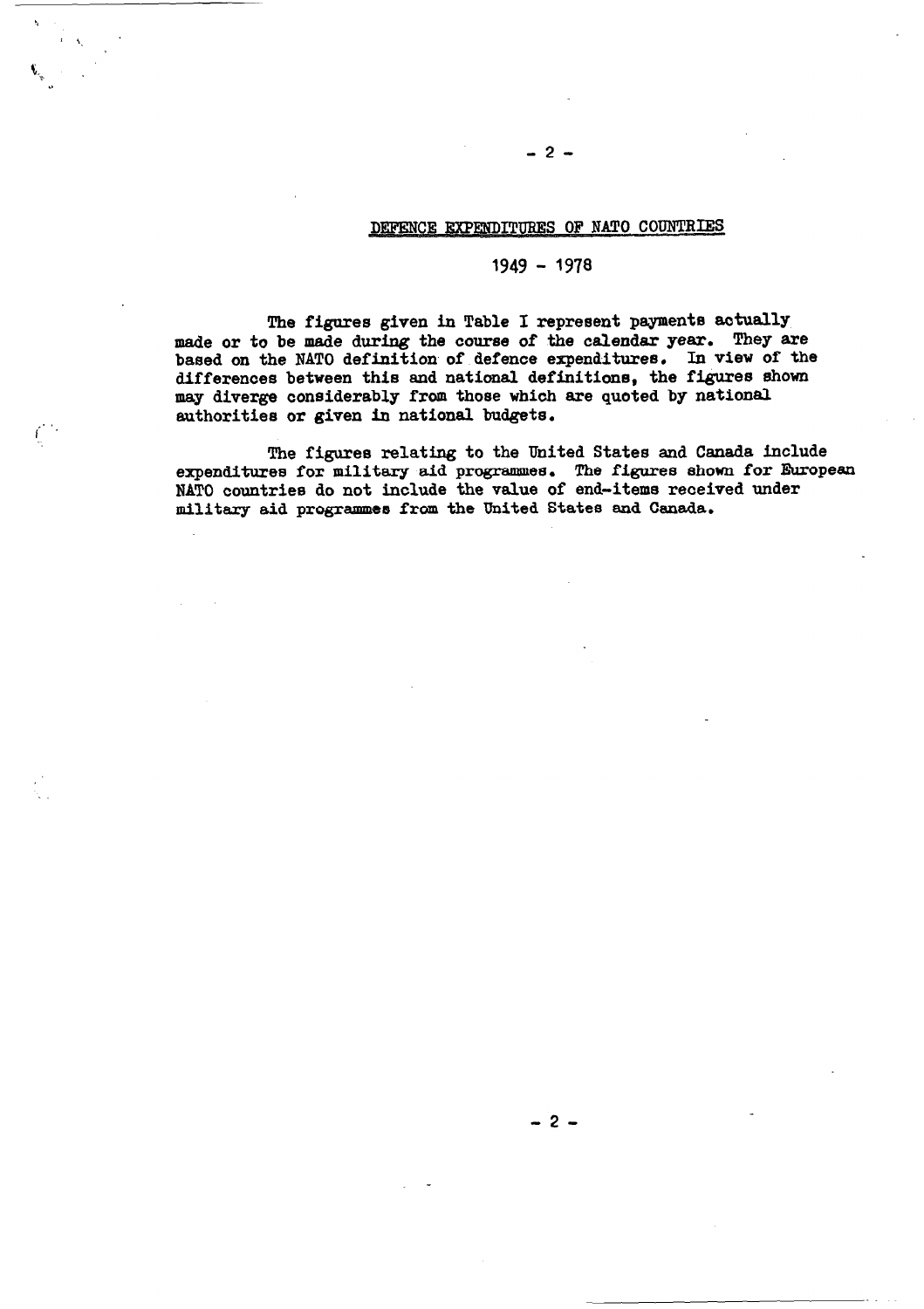#### $-3-$ TABLE I

#### TOTAL DEFENCE EXPENDITURES OF NATO COUNTRIES

(Current prices)

| Country                  | Currency Unit             | Actual                |        |         |         |         |         |         |         | Forecast         |                     |                     |                     |
|--------------------------|---------------------------|-----------------------|--------|---------|---------|---------|---------|---------|---------|------------------|---------------------|---------------------|---------------------|
|                          |                           | 1949                  | 1954   | 1969    | 1970    | 1971    | 1972    | 1973    | 1974    | 1975             | 1976                | 1977                | 1978                |
| (0)                      | (1)                       | (2)                   | (3)    | (4)     | (5)     | (6)     | (7)     | (a)     | (9)     | (10)             | (11)                | (12)                | (13)                |
| Belgium                  | Million Belgian Francs    | 8,275                 | 20,707 | 33,754  | 37,388  | 39,670  | 44.140  | 48,941  | 57.395  | 69,936           | 81,444              | 89,480              | 99,008              |
| Canada                   | Million Canadian \$       | 372                   | 1,771  | 1,899   | 2,061   | 2,131   | 2,238   | 2,405   | 2,862   | 3,127            | 3,589               | 4,124               | 4,597               |
| Denmark                  | Million Danish Kroners    | 360                   | 885    | 2,640   | 2,757   | 3,195   | 3,386   | 3,520   | 4,439   | 5,281            | 5,680               | 6,345               | 7,135               |
| France                   | Million Francs            | 4,787                 | 11,710 | 30,696  | 32,672  | 34,907  | 37.992  | 42,284  | 47,878  | 55,873           | 63.899              | 73,530              | 83,414              |
| Germany (a)              | Million DM                | $\bullet$ $\bullet$ . | 6,287  | 21,577  | 22,573  | 25,450  | 28,720  | 31,908  | 35,644  | 37,589           | 38,922              | 40,184              | 42,588              |
| Creece                   | Million Drachmae          | 1,630                 | 3,428  | 12,762  | 14,208  | 15,480  | 17,211  | 19,866  | 24,126  | 43,917           | $\bullet$ $\bullet$ | $\bullet$           | $\bullet$ $\bullet$ |
| Italy                    | Milliard Lira             | 301                   | 543    | 1,412   | 1,562   | 1,852   | 2,162   | 2,392   | 2,852   | 3,104            | 3,608               | 4,533               | 5,223               |
| Luxembourg               | Million Luxembourg Francs | 112                   | 565    | 391     | 416     | 442     | 517     | 601     | 710     | 836              | 983                 | 1,029               | 1,160               |
| Netherlands              | Million Guilders          | 680                   | 1,583  | 3,682   | 3.968   | 4,466   | 4.974   | 5,465   | 6,254   | 7,246            | 7,817               | 9,260               | 9,367               |
| Norway                   | Million Norwegian Kroners | 370                   | 1,141  | 2,502   | 2,774   | 5.022   | 3,239   | 3,505   | 3,938   | 4,771            | 5,333               | 5,934               | 6,756               |
| Portugal<br>$\mathbf{I}$ | Million Escudos           | 1,419                 | 2,100  | 10,779  | 12.538  | 14.699  | 16,046  | 16,736  | 25,108  | 19,898           | 18,845              | 22,082              | 26,111              |
| Turkey                   | Million Liras             | 556                   | 934    | 5,395   | 6,237   | 8,487   | 9.961   | 12,192  | 15,831  | $\bullet\bullet$ | $\bullet$ $\bullet$ | $\bullet$ $\bullet$ | $\bullet\bullet$    |
| United Kingdom           | Million £ Sterling        | 779                   | 1,569  | 2,303   | 2,444   | 2,815   | 3,258   | 3,512   | 4,160   | 5,165            | 6,132               | 6,822               | 7,492               |
| United States            | Million US \$             | 13,503                | 42,786 | 81,443  | 77,854  | 74,862  | 77,639  | 78,358  | 85,906  | 90.948           | 91,013              | 100,928             | 105,135             |
| $Area$                   |                           |                       |        |         |         |         |         |         |         |                  |                     |                     |                     |
| Total Europe (b) (c)     | Million US &              | 4,531                 | 11,308 | 21,972  | 23,458  | 26,889  | 32, 315 | 39,173  | 44,088  | 51,932           | 51,869              | 58,363              | 68,951              |
| Total North America      | Million US &              | 13,875                | 44,557 | 83,199  | 79,821  | 76,973  | 79,898  | 80,761  | 88,832  | 94.023           | 94,653              | 104,806             | 109,238             |
| Total NATO (b) (c)       | Million US \$             | 18,406                | 55,865 | 105,171 | 103,279 | 103.862 | 112,213 | 119,934 | 132,920 | 145.955          | 146,522             | 163.169             | 178,189             |

a. Before it acceded to the North Atlantic Treaty Organisation (May 1955), Germany contributed to the defence budgets of certain NATO countries by the payment of occupation costs; moreover, it bore certain other costs which also fall within the NATO definition of defence expenditures. In addition to defence expenditures (NATO definition), the German Authorities are obliged to incur large annual expenditures for Berlin owing to the exceptional situation of this city and the need, in the interests of the defence of the free world, to ensure its viability. These expenditures, which are not included in the للمعاد figures given above since they do not come within the NATO definition, are forecast to be 10,181 million DM in 1978.

b. The Europe and NATO totals are based on the currency exchange rates in force during the years concerned. This means that the trends shown are affected, to varying degrees, by the changes which have taken place in national exchange rates against the US dollar. Direct comparisons between figures for different years must therefore be made with caution, the more so because, due to the impact of price and salary increases, the figures on this table give only an imperfect view of the real trend in the defence effort of countries. It should be noted, that for 1949, the Europe and NATO totals do not take into account the German expenditures.

c. For purposes of comparison, the figures for Greece and Turkey, which are not available for each of the years under review, have been excluded throughout from the regional totals.

.. Information not available.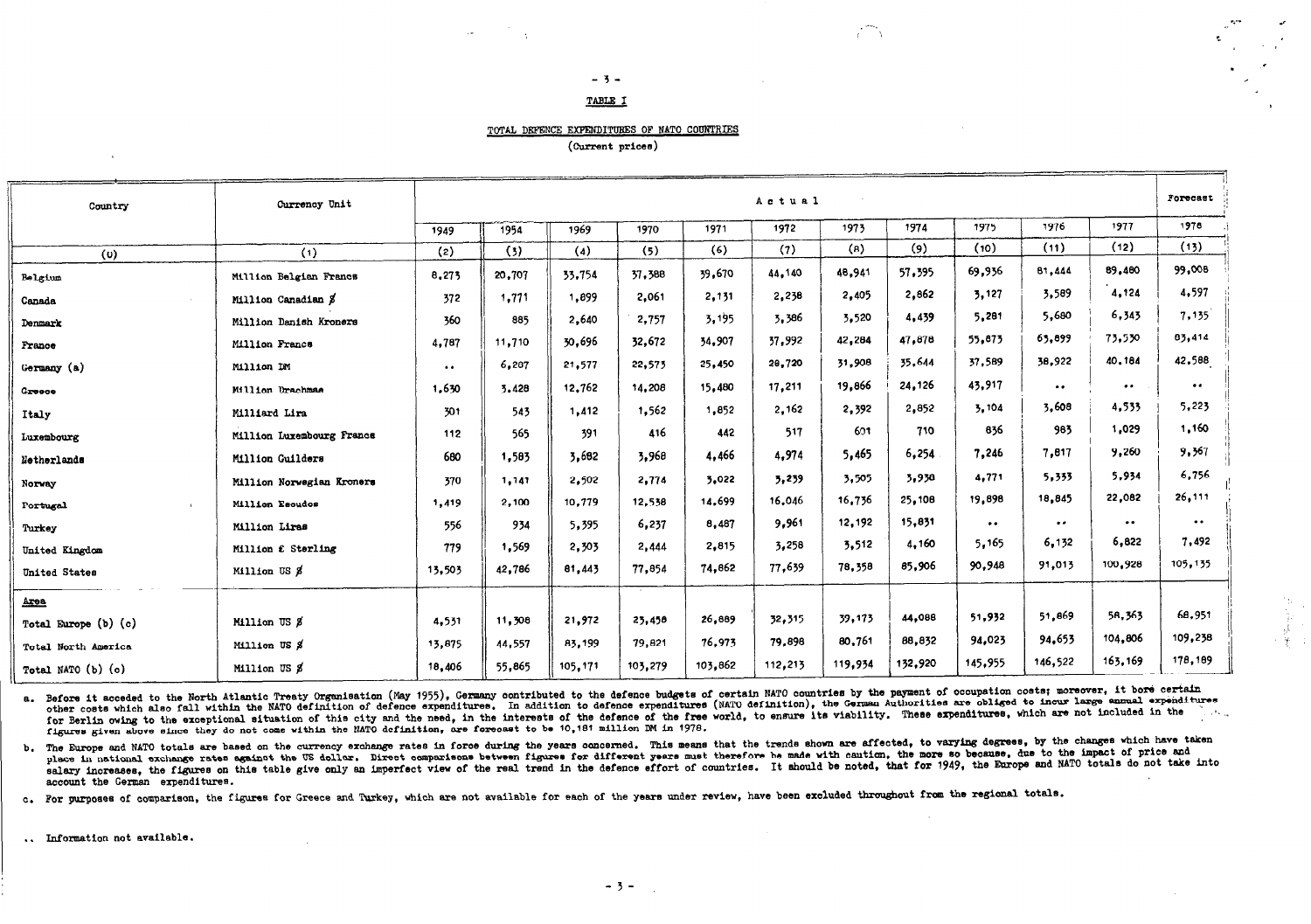| Country               | 1973    | 1974      | 1975                | 1976                | 1977              | 1978(a)             |
|-----------------------|---------|-----------|---------------------|---------------------|-------------------|---------------------|
| $\overline{\text{o}}$ | (1)     | (2)       | $\bm{\mathrm{(5)}}$ | $\bf{G}$            | (5)               | (6)                 |
| Belgium               | 2.7     | 2.7       | 3.0                 | 3.1                 | 3.2               | 3.3                 |
| Denmark               | 2.1     | 2.4       | 2.6                 | 2.4                 | 2.4               | 2.5                 |
| France                | 3.8     | 3.7       | 3.9                 | 3.8                 | 3.9               | 4.0                 |
| Germany (b)           | 3.5     | 3.6       | 3.6                 | 3.5                 | 3.4               | 3.3                 |
| Greece                | 4.1     | 4.3       | 6.5                 | $\bullet$ $\bullet$ | $\bullet$         | $\bullet$ $\bullet$ |
| Italy                 | 2.9     | 2,8       | 2.7                 | 2.5                 | 2.6               | 2.6                 |
| Luxembourg            | 8.0     | 0.8       | 1.0                 | 1.0                 | 1.0               | 1.1                 |
| Netherlands           | 3.3     | 3.3       | 3.5                 | 3.3                 | 3.6               | 3.4                 |
| Norway                | $3 - 1$ | 3.0       | 3.2                 | 3.1                 | 3.1               | 3.2                 |
| Portugal              | 6.0     | 7.4       | 5.3                 | 4.1                 | 3.5               | 3.3                 |
| Turkey                | 4.1     | 3.9       | $\bullet$ $\bullet$ | $\bullet$ $\bullet$ | $\bullet \bullet$ | $\bullet$ $\bullet$ |
| United Kingdom        | 4.9     | $5 - 1 -$ | 5.0                 | 5.0                 | 4.8               | 4.7                 |
| NATO Europe (c)       | 3.6     | $3 - 7$   | 3.7                 | 3,6                 | 3.6               | 3.6                 |
| Canada                | 1.9     | 1.9       | 1.9                 | 1.9                 | 2.0               | 2.0                 |
| United States         | 6.0     | $6.1$ .   | 6.0                 | 5.3                 | 5.4               | 5.0                 |
| Total NATO (c)        | 4.8     | 4.8       | 4.7                 | 4.4                 | 4.4               | 4.2                 |

TABLE II. DEFENCE EXPENDITURES AS PERCENTAGE OF GROSS DOMESTIC PRODUCT IN PURCHASERS' VALUES

### Notes:

Preliminary estimates.  $a<sub>z</sub>$ 

These percentages have been calculated without taking into account the expenditures  $\mathbf{b}$ . on Berlin (see Note a., Table I); if these expenses were included, the percentages would be as follows:

| 1973: 4.2 | 1975: 4.4 | 1977: 4.2  |  |
|-----------|-----------|------------|--|
| 1974: 4.4 | 1976: 4.3 | 1978: 4.1. |  |

- These percentages have been calculated without Greece and Turkey  $c_{\bullet}$ (see Note c., Table I).
- Information not available.  $\ddot{\phantom{1}}$

 $-4-$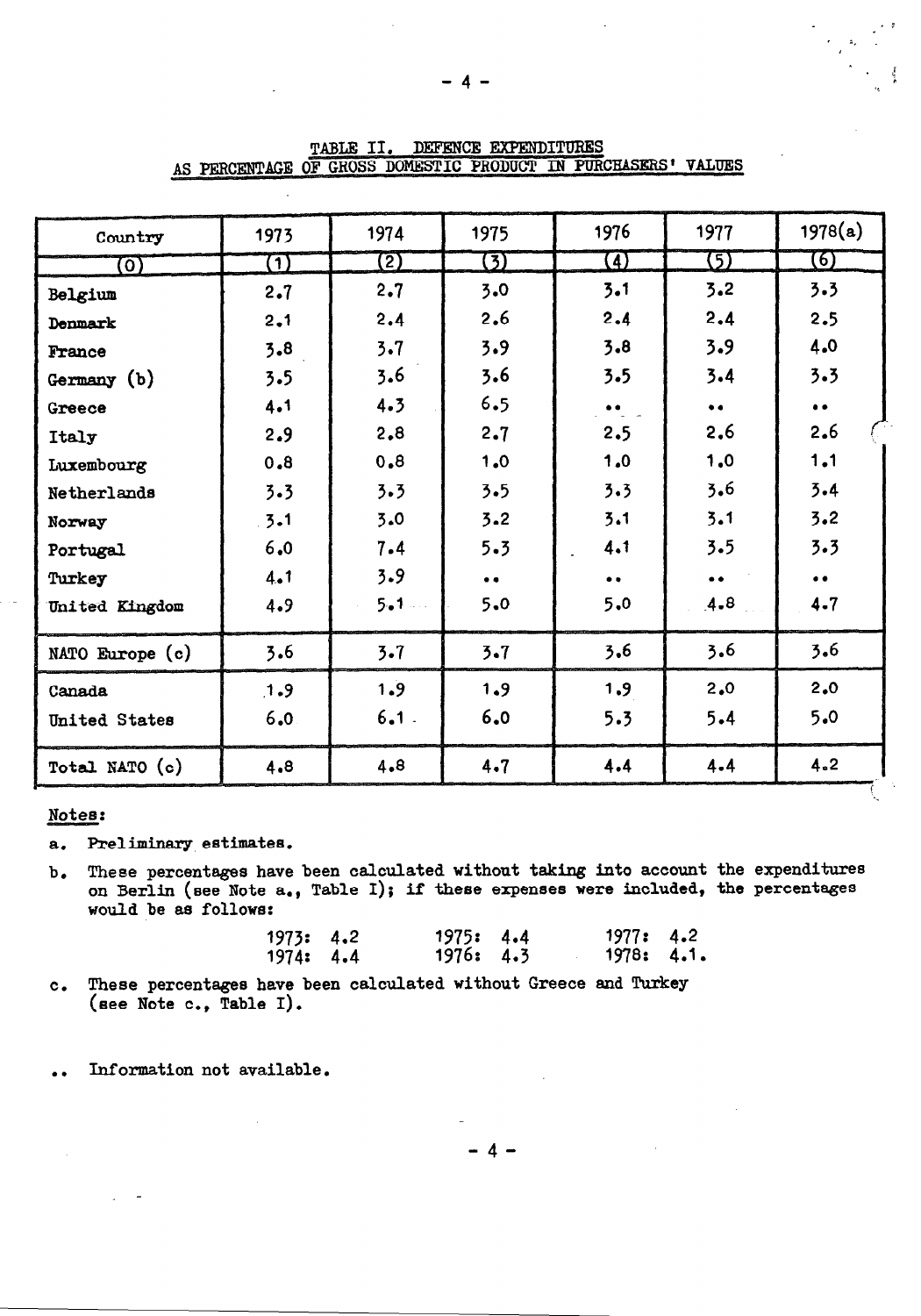| Country         |       | Gross Domestic Product<br>Per Head |                |                     | Defence Expenditures |           |           |           |
|-----------------|-------|------------------------------------|----------------|---------------------|----------------------|-----------|-----------|-----------|
|                 | 1975  | 1976                               | 1977           | 1978(b)             | 1975                 | 1976      | 1977      | 1978(b)   |
| O)              | [T    | $\overline{2)}$                    | $\overline{3}$ | $\bm{(\mathit{4})}$ | 5)                   | 6)        | (7)       | (8)       |
| Belgium         | 6,555 | 6,917                              | 6,998          | 7,105               | 202                  | 215       | 220       | 231       |
| Denmark         | 7,235 | 7,606                              | 7,726          | 7,777               | 183                  | 185       | 191       | 198       |
| France          | 6,336 | 6,603                              | 6,765          | 6,938               | 244                  | 253       | 266       | 274       |
| Germany         | 6,850 | 7,265                              | 7,484          | 7,714               | 258c                 | 260c      | 259c      | 265c      |
| Greece          | 2,322 | 2,427                              | 2,494          | 2,588               | $\bullet$            | $\bullet$ | $\bullet$ | $\bullet$ |
| Iceland         | 6,455 | 6,611                              | 6,897          | 6,978               | $\bullet$            | $\bullet$ | $\bullet$ | $\bullet$ |
| Italy           | 2,929 | 3,078                              | 3,113          | 3,161               | 78                   | 77        | 79        | 80        |
| Luxembourg      | 6,561 | 6,896                              | 7,005          | 7,201               | 66                   | 72        | 70        | 74        |
| Netherlands     | 6,267 | 6,501                              | 6,624          | 6,738               | 219                  | 215       | 239       | 229       |
| Norway          | 7,324 | 7,710                              | 7,993          | 8,254               | 243                  | 243       | 245       | 257       |
| Portugal        | 1,503 | 1,585                              | 1,668          | 1,737               | 79                   | 64        | 59        | 57        |
| Turkey          | 946   | 1,000                              | 1,019          | 1,028               | $\bullet$            | $\bullet$ | $\bullet$ | $\bullet$ |
| United Kingdom  | 3,817 | 3,933                              | 4,008          | 4,116               | 199                  | 198       | 194       | 195       |
| NATO Europe (d) | 5,085 | 5,326                              | 5,447          | 5,580               | 193                  | 194       | 197       | 201       |
| Canada          | 8,139 | 8,452                              | 8,563          | 8,781               | 155                  | 158       | 164       | 166       |
| United States   | 7,529 | 7,911                              | 8,235          | 8,476               | 452                  | 423       | 440       | 425       |
| Total NATO (d)  | 6,256 | 6,564                              | 6,775          | 6,962               | 301                  | 290       | 299       | 295       |

#### GROSS DOMESTIC PRODUCT IN PURCHASERS' VALUES TABLE III. AND DEFENCE EXPENDITURES PER CAPITA, IN US 8 (a)

### Notes:

- All figures are expressed in 1976 prices; the national currencies have been converted  $a_{\bullet}$ into US  $\sharp$  on the basis of the average exchange rates for 1976; since then, further changes in exchange rate8 have occurred and a certain amount of caution should be exercised in making comparisons.
- b. Preliminary estimates
- $c_{\bullet}$ These figures have been calculated without taking into account the expenditures on Berlin (see Note a., Table I); if these expenses were included, the figures would be as follows: US  $\cancel{8}$  302 for 1975, US  $\cancel{8}$  309 for 1976, US  $\cancel{8}$  311 for 1977 and US  $\cancel{8}$  318 for 1978.
- d. These totals have been calculated without Greece and Turkey (see Note  $c_{\cdot}$ , Table I).
- . . Information not available.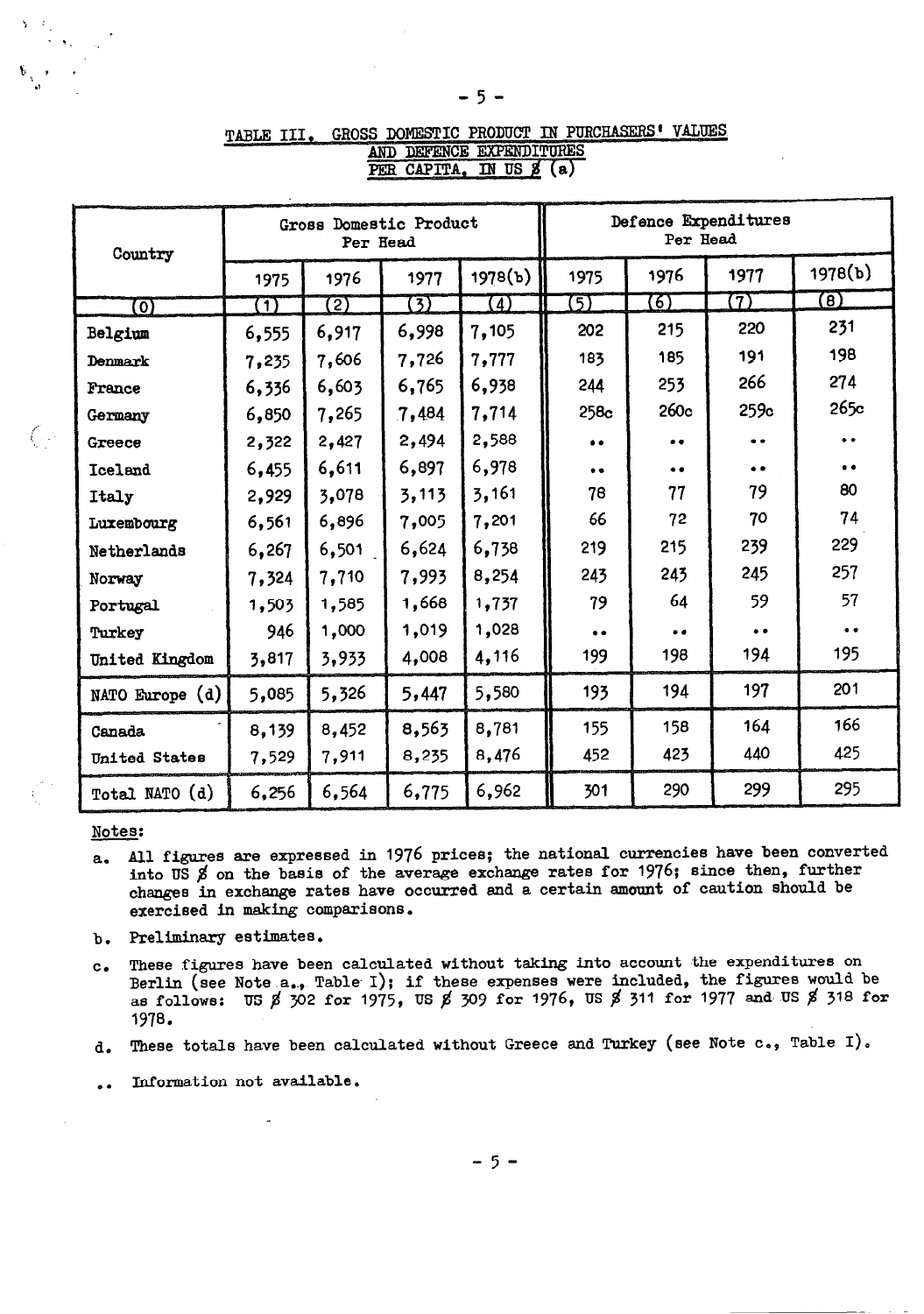TABLE IV. EQUIPMENT EXPENDITURES AS PERCENTAGE OF TOTAL DEFENCE EXPENDITURES

| Country        | Average<br>1965-1970 | $1973$ or<br>1973/74 | $1974$ or<br>1974/75 | $1975$ or<br>1975/76 | $1976$ or<br>1976/77 | 1977 $or$<br>1977/78 | 1978 or(b)<br>1978/79(b) |
|----------------|----------------------|----------------------|----------------------|----------------------|----------------------|----------------------|--------------------------|
| 0)             | $\bf(1)$             | $\bf(2)$             | (3)                  | $\left( 4\right)$    | (5)                  | (6)                  | (7)                      |
| Belgium        | 11.0                 | 8.4                  | 8,8                  | 9.1                  | 11.0                 | 11.9                 | 12.3                     |
| Canada         | 11.6                 | 7.3                  | 5.9                  | 6.3                  | 8.0                  | 8.5                  | 10.8                     |
| Denmark        | 13.6                 | 17.2                 | 19.3                 | 19.0                 | 19.4                 | 21.8                 | 15.7                     |
| Germany        | 16.1                 | 12.1                 | 11.9                 | 11.8                 | 13.2                 | 12.5                 | 14.2                     |
| Italy          | 13.0                 | 15.2                 | 15.2                 | 13.9                 | 13.1                 | 15.3                 | 17.2                     |
| Luxembourg     | 2.6                  | 1.3                  | 2.4                  | 1.0                  | 3.4                  | 2.0                  | 2.3                      |
| Netherlands    | 14.5                 | 11.3                 | 13.2                 | 15.7                 | 15.2                 | 20.6                 | 18.5                     |
| Norway         | 16.8                 | 11.7                 | 11.6                 | 11.6                 | 11.4                 | 14.2                 | 17.0                     |
| Portugal       | 16.9                 | 4.5                  | 3.1                  | 1.9                  | 1.9                  | 2.1                  | 2.4                      |
| Turkey         | 3.1                  | 5.0                  | 3.0                  | $\bullet\bullet$     | $\bullet$ $\bullet$  | $\bullet$ $\bullet$  | $\bullet$ $\bullet$      |
| United Kingdom | 15.9                 | 19.3                 | 17.2                 | 19.3                 | 20.6                 | 22.0                 | 25.0                     |
| United States  | 27.8c                | 18.9c                | 18.1c                | 17.5c                | 17.4                 | 17.0                 | 17.7                     |

(Fiscal Years) (a)

### Notes:

- a. With the exception of Canada, Denmark and the United Kingdom (Fiscal Year: April-March), Turkey (Fiscal Year: March-February) and the United States (Fiscal Years 1973/74 to 1975/76: July-June; Fiscal Years 1976/77 to 19 October-September), the fiscal year of countries shown in this table coincides with calendar year (1st January-31st December).
- Preliminary estimates.  $b_{\bullet}$
- $\mathbf{c}$ . Including Ammunition and Explosives.
- Information not available.

 $-6-$ 

€